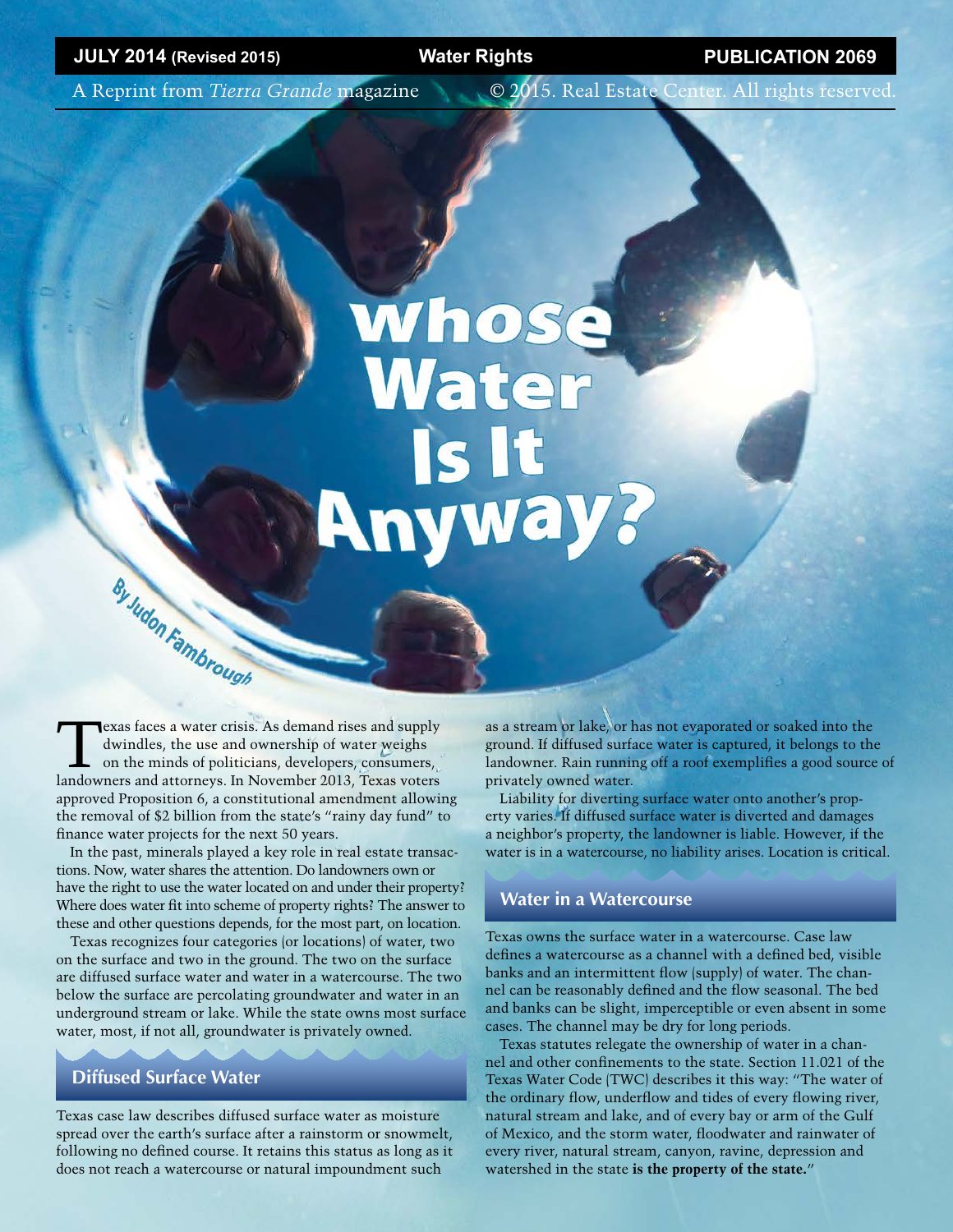

While landowners do not own this water, they have the right to use it for limited purposes. If a flowing stream is located on or abuts the property, landowners may use the flow for household and domestic purposes, including watering of livestock, according to a concept known as *riparian water rights*.

The basic principle of riparian use is that each owner has the right to use the water flowing over his or her land, in its natural current, without diminution or obstruction. The use must be beneficial and reasonable but may not inflict undue injury on downstream users.

#### **Impounding Surface Water**

Typically, landowners desire to impound the water in a stream or gully to create a pond or lake for livestock and/or recreational purposes. Because this water is state owned, is a permit required?

The answer depends on the size of the proposed impoundment. A property owner may construct a dam or reservoir on his or her property without a permit as long as the normal storage capacity does not exceed 200 acre feet (Section 11.142, TWC). The water may be used for domestic and livestock purposes only. No commercial use is allowed without a permit.

Larger impoundments face more restrictions. Owners must meet the dam safety requirements specified in section 12.052 of the TWC unless the maximum capacity is less than 500 acre feet, the impoundment lies outside the boundaries of the corporate limits of a municipality and the county has a population of less than 350,000, among other things.

To make any commercial use of state water, either impounded or in a watercourse, requires a permit. Permitting is beyond the scope of this article except to say permits are based on prior appropriation, meaning the first in time, first in right. Permits are issued until a stream is totally appropriated. During droughts, landowners with the oldest permits get first rights.

However, according to case law, landowners' riparian rights supersede the state's appropriation rights. This means the state cannot defeat a landowner's riparian rights by over appropriating (over permitting) a stream.

#### **Ownership of Spring Water**

If a spring originates on the property, does the water belong to the landowner or to the state? The answer depends on whether the water flows off the property.

When the water establishes a permanent stream or watercourse on or across another's land, the owner of the land where the spring originates cannot claim ownership. The landowner does, however, have riparian rights along with other downstream users.

When the natural flow of the spring water does not pass beyond the landowner's boundaries but either soaks into the ground or flows in a course that does not leave the property, the water belongs to the landowner.

Even though the water may flow off the property, it may still be considered privately owned as long as the flow is so insufficient as to be of no value to another riparian owner or if the flow does not add perceptibly to the volume of a stream.

#### **Minerals and Watercourses**

In Texas, the ownership of the minerals under a watercourse (stream) depends on whether the stream is navigable. The state owns the minerals beneath the streambeds of navigable watercourses. In addition, the public has the right of ingress and egress up and down the streambed.

But at what point on navigable streams does state ownership end and private property begin? Case law places the point at the gradient boundary line. This point lies midway between where the lower level of the flowing water just reaches (touches) the cut bank and the higher level where it overtops the cut bank. On some streams, the determination requires a sophisticated survey.

If a stream is not navigable, the state still owns the water, but the minerals beneath the streambed are privately owned and the public has no right of entry. The key component is navigability. The law contains two definitions.

A stream may be navigable-in-law or navigable-in-fact. A stream navigable-in-law retains *an average width of 30 feet from the mouth up* (Section 21.001, Texas Natural Resources Code). The amount of water is irrelevant. A stream navigablein-fact is less than 30 feet and can be used, in its natural and ordinary condition, as a highway for commerce in the customary modes of trade and travel.

The courts struggle to apply these definitions to actual conditions. For example, a recent case held that the "30 feet from the mouth up" does not mean a measurement between the gradient boundary lines on opposite banks. Instead, the measurement lies between points determined by the courts (*Hix v. Robertson, 211 SW 3rd 423).*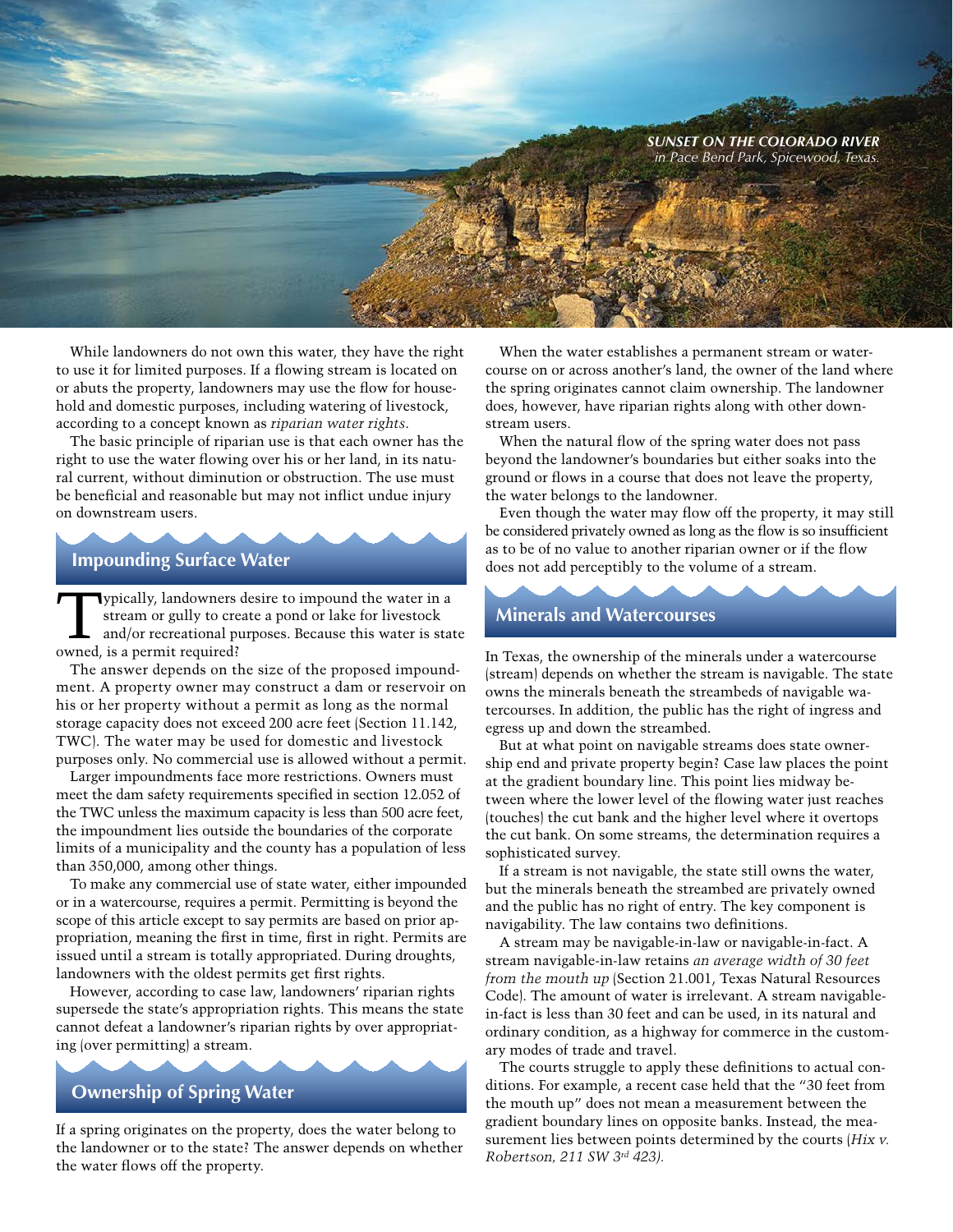Likewise, another case held that it is practically impossible to determine when a stream is navigable-in-fact. According to the court, "a stream navigable in fact is not susceptible of definition or determination by a precise formula that fits every type of stream or body of water under all circumstances and at all times" *(Taylor Fishing Club v. Hammett, 88 SW 2d 127).*

#### **Percolating Groundwater**

ercolating groundwater is water oozing, seeping or filtering through the soil following no defined channel or course. It is quite similar to diffused surface water except it is below the surface. All groundwater is presumed percolating and privately owned. Many Texas farmers and ranchers depend on this source of water for their livelihood.

When the minerals and surface estates are severed, who owns the percolating groundwater: the mineral owner or the surface owner? The answer depends on the wording of the reservation. Typically, the deed recites that the seller conveys the surface and reserves (retains) the *minerals* or *oil, gas and other minerals*. If groundwater is not mentioned in the reservation, then it belongs to the surface owner.

The rule of capture governs the production of percolating groundwater just as it does oil and gas. The rule permits the drainage of groundwater (and oil and gas) from underneath a neighbor's property (and vice versa) as long as it occurs from a legal location. The legal location for groundwater depends on whether a groundwater district has jurisdiction.

If there is jurisdiction, the groundwater district dictates the minimum distance from a property line. Likewise, the groundwater district may impose pumping limits. If there is no groundwater district, there are no required distances from a property line for a water well location and no pumping limits.

Production from a legal location does not shield the landowner from liability. Texas law still imposes damages if the drainage:

- negligently causes subsidence,
- causes waste or
- maliciously injures a neighbor.

#### **Water in Underground Streams and Lakes**

Thile all groundwater is presumed to be percolating and privately owned, groundwater located in an underground stream or lake belongs to the state. However, so far the presumption of percolating groundwater has not been overcome.

Section 36.002 of the TWC supports this position with this language: "(T)he Legislature recognizes a landowner owns the groundwater *below* the surface of the landowner's land as real property." Taken literally, the statement precludes the state from ever owning any groundwater in an underground stream or lake. However, even though the groundwater may be privately owned, Section 36.002 goes on to say that the use of the groundwater is subject to a groundwater district's well spacing and pumping limits.

#### **The 84th Legislative Session**

Three bills passed by the 84th Legislative Session impact water and water rights. Landowners, especially surface owners, should be aware of these changes.

First, House Bill 4112 put to rest the question of whether the statutory changes added by the 82nd Legislative Session to the Water Code in 2011 changed the existing common law. The House Bill, effective Sept. 1, 2015, amended Section 36.002 of the Water Code to preserve all common law rights in effect at the time.

The changes in essence provide the following. The groundwater ownership and rights described in Section 36.002 of the Water Code entitle landowners to have any other rights recognized under the common law. Likewise, the rights described in the statutes do not affect the existing common law defenses and other defenses to liability under the rule of capture.

The second change affects both residential and commercial landowners adjoining water impoundments having a storage capacity of at least 5,000 acre feet at their normal operating levels. The new statute, effective Sept. 1, 2015, amends Section 5.019 of the Property Code to require landowners, when selling the property, to give a specific notification to the buyer that the water level in the reservoir may fluctuate.

The notice must be given on or before the effective date of the sales contract. It must state that the water level of the impoundment adjoining the property fluctuates for various reasons including the result of:

- an entity lawfully exercising its right to use the water stored in the impoundment or
- drought or flood conditions.

If the notice is not timely delivered to the buyer, the purchaser may terminate the contract for any reason within seven days after the notice is delivered or within seven days after the required information is received from a third party.

If the transaction closes, the buyer may sue the seller for misrepresentation if the notice was not timely delivered when the seller had actual knowledge that the water level fluctuates for various reasons, including the reasons stated in the required notice.

Finally, another required notice implemented by House Bill 1221 amends Section 5.008(b) of the Property Code. The required laundry list of disclosures associated with the sale of residential property having not more than one dwelling unit now includes a *yes* or *no* answer to the following question. Are you aware of any portion of the property being located in a groundwater conservation district or in a subsidence district?

*Fambrough [\(judon@tamu.edu](mailto:judon@tamu.edu)) is a member of the State Bar of Texas and a lawyer with the Real Estate Center at Texas A&M University.* 

#### **THE TAKEAWAY**

Water is an increasingly valuable commodity in Texas and is gaining prominence in real estate transactions. The ownership and use of water depends on location. Most surface water is owned by the state, while most underground water is privately owned and can be conveyed or reserved.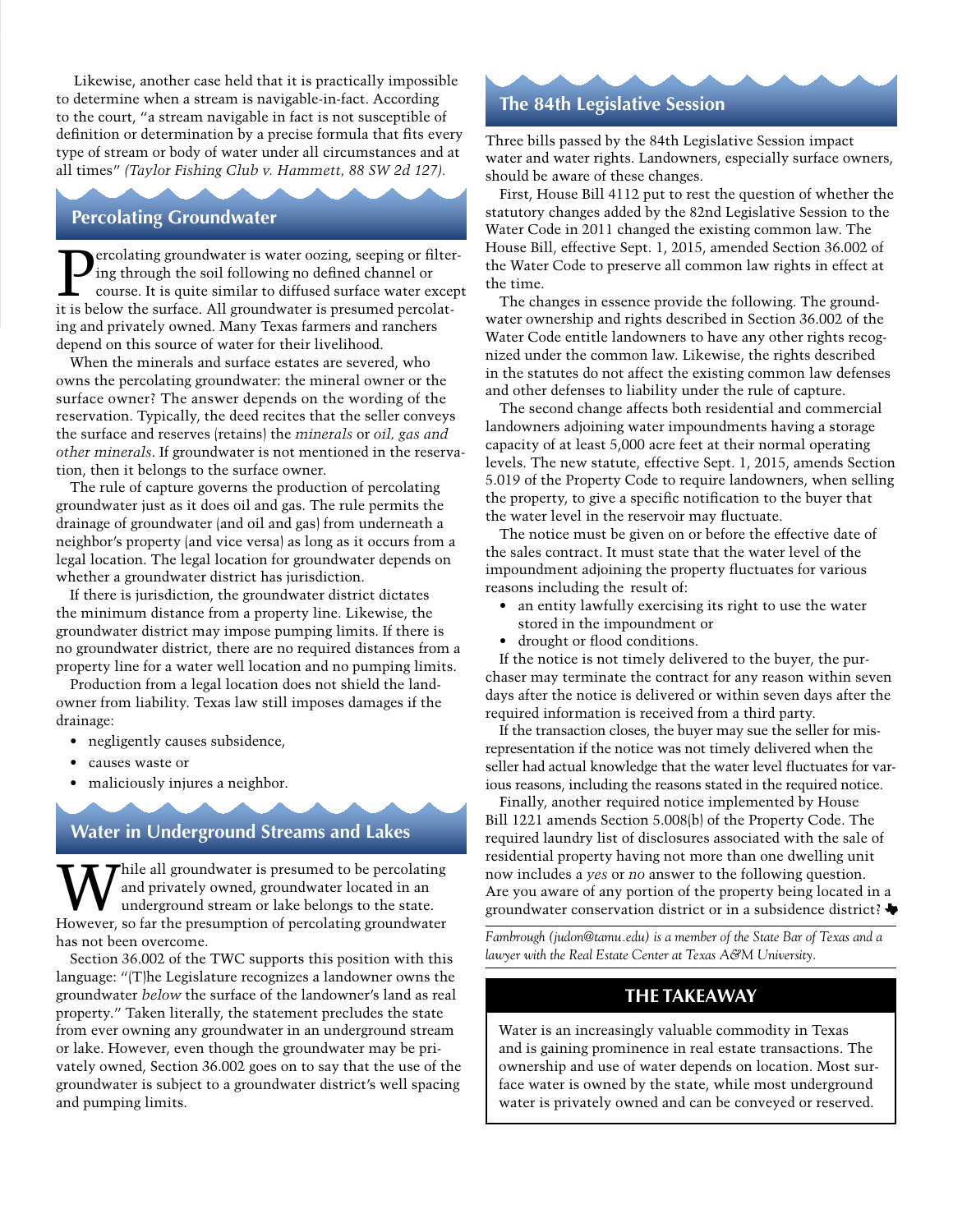

**MAYS BUSINESS SCHOOL**

**Texas A&M University 2115 TAMU College Station, TX 77843-2115** **http://recenter.tamu.edu 979-845-2031**

**Director,** Gary W. Maler; **Chief Economist,** Dr. Mark G. Dotzour; **Communications Director,** David S. Jones; **Managing Editor,** Nancy McQuistion; **Associate Editor,**  Bryan Pope; **Assistant Editor,** Kammy Baumann; **Art Director,** Robert P. Beals II; **Graphic Designer,** JP Beato III; **Circulation Manager,** Mark Baumann; **Typography,** Real Estate Center.

#### **Advisory Committee**

Kimberly Shambley, Dallas, chairman; C. Clark Welder, San Antonio, vice chairman; Mario A. Arriaga, Spring; James Michael Boyd, Houston; Russell Cain, Fort Lavaca; Jacquelyn K. Hawkins, Austin; Ted Nelson, Houston; Doug Roberts, Austin; Ronald C. Wakefield, San Antonio; and Avis Wukasch, Georgetown, ex-officio representing the Texas Real Estate Commission.

*Tierra Grande* (ISSN 1070-0234) is published quarterly by the Real Estate Center at Texas A&M University, College Station, Texas 77843-2115. Subscriptions are free to Texas real estate licensees. Other subscribers, \$20 per year. Views expressed are those of the authors and do not imply endorsement by the Real Estate Center, Mays Business School or Texas A&M University. The Texas A&M University System serves people of all ages, regardless of socioeconomic level, race, color, sex, religion, disability or national origin. Photography/Illustrations: JP Beato III, pp. 1, 2; Robert Beals II, p. 1.



#### **About the Real Estate Center**

The Real Estate Center at Texas A&M University is the nation's largest publicly funded organization devoted to real estate research. The Center was created by the Texas Legislature in 1971 to conduct research on real estate topics to meet the needs of the real estate industry, instructors and the public.

Most of the Center's funding comes from real estate license fees paid by more than 135,000 professionals. A nine-member advisory committee appointed by the governor provides research guidance and approves the budget and plan of work.

Learn more at www.recenter.tamu.edu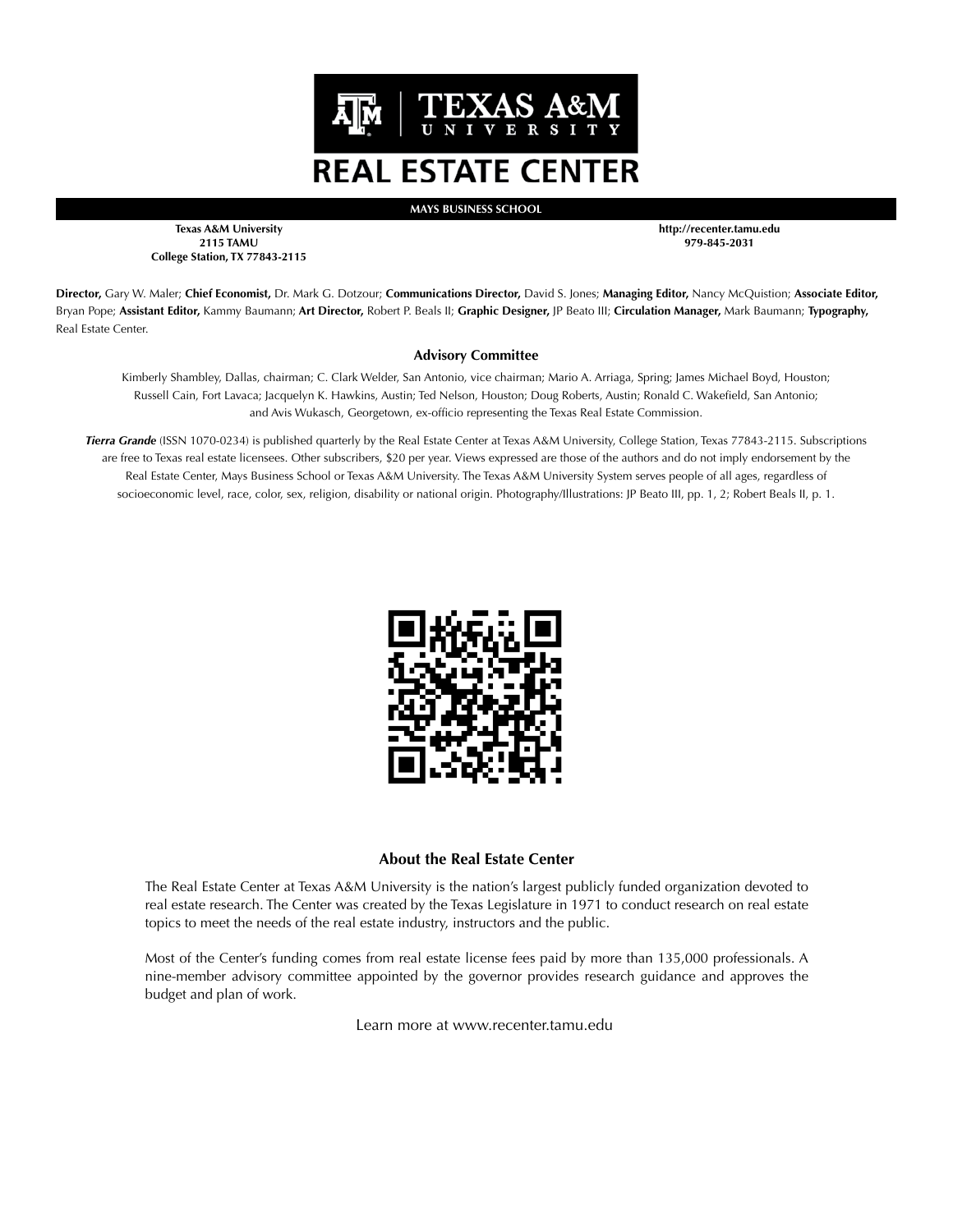## **28th Annual Legal Seminar on** *<sup>A</sup>***DValorem Taxation San Antonio, Texas|August 27-29, 2014**

### **Register Online**

### **www.recenter.tamu.edu/register**

**The** *28th Annual Legal Seminar on Ad Valorem Taxation* **provides a wealth of information on a variety of legal, economic and other issues influencing ad valorem taxation.**